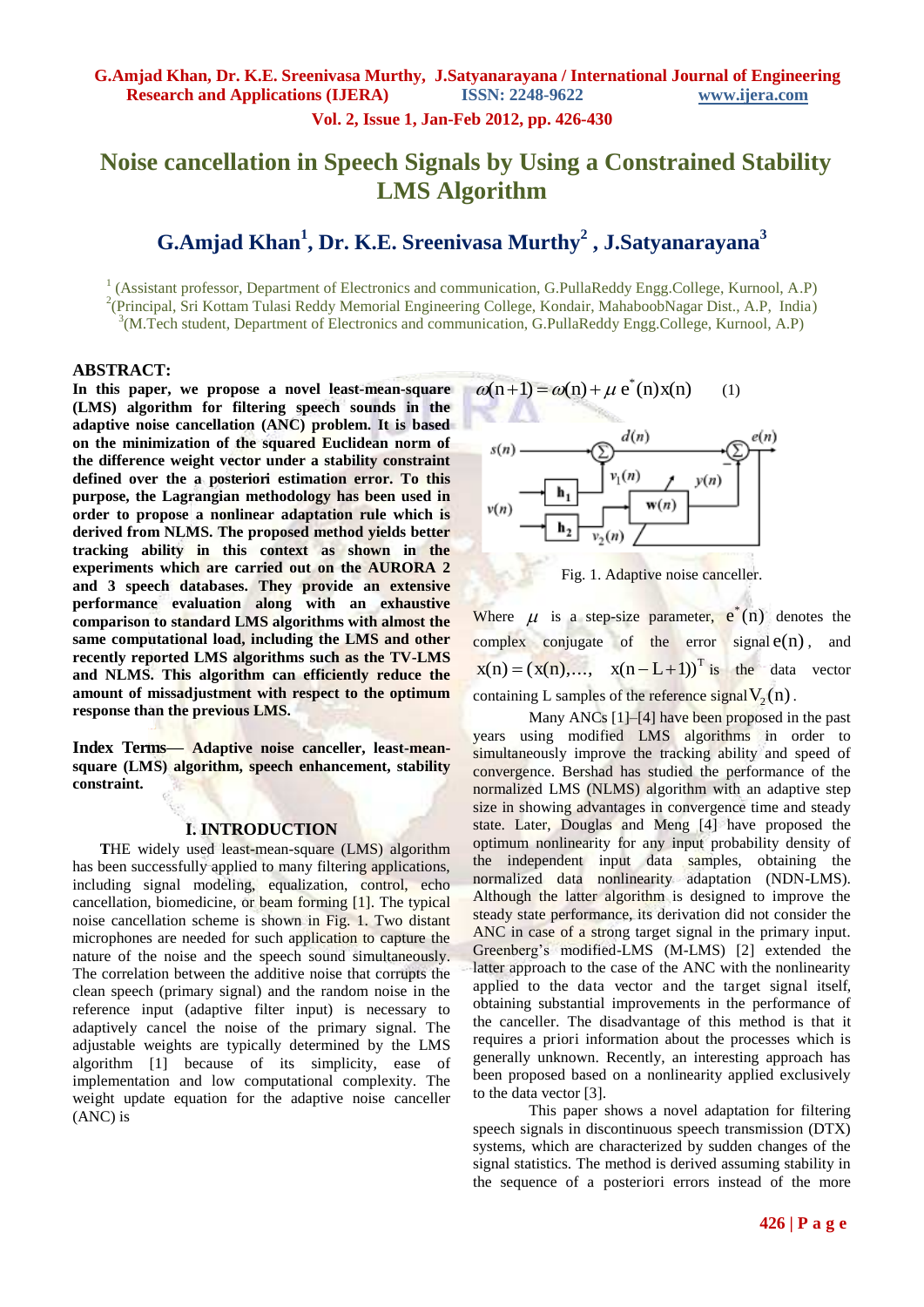### **G.Amjad Khan, Dr. K.E. Sreenivasa Murthy, J.Satyanarayana / International Journal of Engineering Research and Applications (IJERA) ISSN: 2248-9622 www.ijera.com Vol. 2, Issue 1, Jan-Feb 2012, pp. 426-430**

restrictive hypothesis used in previous approaches i.e., enforcing it to vanish.

#### **II. CS-LMS ALGORITHM**

The NLMS algorithm may be viewed as the solution to a constrained optimization problem [6]. The problem of interest may be stated as follows: given the tap-input vector  $x(n)$  and the desired response  $d(n)$ , determine the tap weight vector  $\omega(n + 1)$  so as to minimize the squared Euclidean norm of the change  $\delta \omega(n+1) = \omega(n+1) - \omega(n)$  in the tap-weight vector  $\omega(n+1)$  with respect to its old value  $\omega(n)$ , subject to the constraint  $\omega(n+1)^{H} x(n) = d(n)$ , where H denotes the Hermitian transpose. This constraint means that the a posteriori error sequence vanishes  $[e^{[k+1]}(n) \equiv d(n) - w(k+1)^{H} x(n) = 0$ , fork = n] .

In order to solve this optimization problem, the method of Lagrange multipliers is used with the Lagrangian function

$$
L(\omega(n+1)) = \|\delta\omega(n+1)\|^2 + \text{Re}[\lambda^* e^{(n+1)}(n)] \qquad (2)
$$

Where  $\lambda^*$  is the Lagrange multiplier, thus obtaining the well known adaptation rule in  $(1)$  with the normalized step size given by  $\mu = \mathbf{\hat{\mu}} ||\mathbf{x}(\mathbf{n})||^2$ . The latter constraint is overly restrictive in real applications; thus, if we relax it, another interesting solution can be derived. Consider the constrained optimization problem that provides the following cost function:

$$
L(w(n+1)) = \left\|\delta w(n+1)\right\|^2 + \text{Re}[\lambda^* \delta e^{[n+1]}(n)]_{(3)}
$$

Where  $\delta e^{[n+1]}(n) \equiv e^{[n+1]}(n) - e^{[n+1]}(n-1)$ . This equilibrium constraint ensures stability in the sequence of a posteriori errors, i.e., the optimal solution  $w^{opt}(n + 1)$  is the one that renders the sequence of errors as smooth as possible. Taking the partial derivative of (3) with respect to the vector  $w^H(n+1)$  and setting it equal to zero leads to

$$
\frac{\partial L(\mathbf{w}(n+1))}{\partial \mathbf{w}^H(n+1)} = \frac{\partial \delta \mathbf{w}^H(n+1) \delta \mathbf{w}(n+1)}{\delta \mathbf{w}^{H(n+1)}} + \frac{\partial}{\delta \mathbf{w}^{H(n+1)}}
$$

$$
\times \text{Re}[\lambda^*(\mathbf{e}^{[n+1]}(n) - \mathbf{e}^{[n+1]}(n-1))]
$$
(4)

Since  $e^{[n+1]}(k) = d(k) - w^H(n+1)x(k)$  for k=n,n-1 and  $\text{Re}[z] = 1/2(z + z^*)$ , then

$$
\frac{\delta L(w(n+1))}{\delta w^{H}(n+1)} = \delta w(n+1) - \frac{1}{2} \lambda^{*} \delta x(n) = 0
$$
\n(5)

Where  $\delta x(n) = x(n) - x(n-1)$  is the difference between two consecutive input vectors. Hence, the step of the algorithm is

$$
\delta w(n+1) = \frac{1}{2} \lambda^* \delta x(n) \Rightarrow w(n+1) = w(n) + \frac{1}{2} \lambda^* \delta x(n).
$$
\n(6)

Finally, after multiplying both sides of (5) by  $\delta x^{H}(n)$ , the Lagrange multiplier can be expressed as

$$
\lambda^* = \frac{2\delta x^{\mathrm{H}}\left(n\right)\delta w(n+1)}{\left\|\delta x(n)\right\|^2} = -\frac{2(\delta e^{[n+1]}(n) - \delta e^{[n]}(n))^{*}}{\left\|\delta x(n)\right\|^2} \tag{7}
$$

where  $\delta e^{[n]}(n) = e^{[n]}(n) - e^{[n]}(n-1)$  is the difference in the a priori error sequence [denoted by  $\delta e(n)$  for short], since the numerator on the left-hand side of (7) is equal to  $x^H(n)w(n+1) - x^H(n-1)w(n+1) -$ 

 $x^H(n)w(n) + x^H(n-1)w(n)$ . Therefore, applying the equilibrium constraint on the right-hand side of (7)  $(\delta e^{(n+1)}(n) = 0)$  leads to

$$
\lambda = \frac{2\delta e^{[n]}(n)}{|| \delta x(n) || 2}
$$
 (8)

Finally, the minimum of the Lagrangian function satisfies the following constrained stability update condition (CS-LMS)

$$
\omega(n+1) = \omega(n) + \frac{\delta x(n)\delta e^*(n)}{|| \delta x(n) || 2}
$$
(9)

The weight adaptation rule can be made more robust by introducing a small positive constant  $\varepsilon$  into the denominator to prevent numerical instabilities in case of a vanishingly small squared norm  $\|\delta x(n)\|^2$  and by multiplying the weight increment by a constant step size  $\mu$  to control the speed of the adaptation. Note that the equilibrium condition enforces the convergence of the algorithm if  $\|\delta x(n)\|^2 \neq 0$ . Several learning algorithms, where the learning relies on the concurrent change of processing variables, have been proposed in the past for decorrelation, blind source separation, or deconvolution applications [5]. Stochastic information gradient (SIG) algorithms [5] maximize (or minimize) the Shannon's entropy of the sequence of errors using an estimator based on an instantaneous value of the probability density function (pdf) and Parzen windowing. In this way, the CS-LMS algorithm can be considered as a generalization of the single sample-based SIG algorithm using variable kernel density estimators.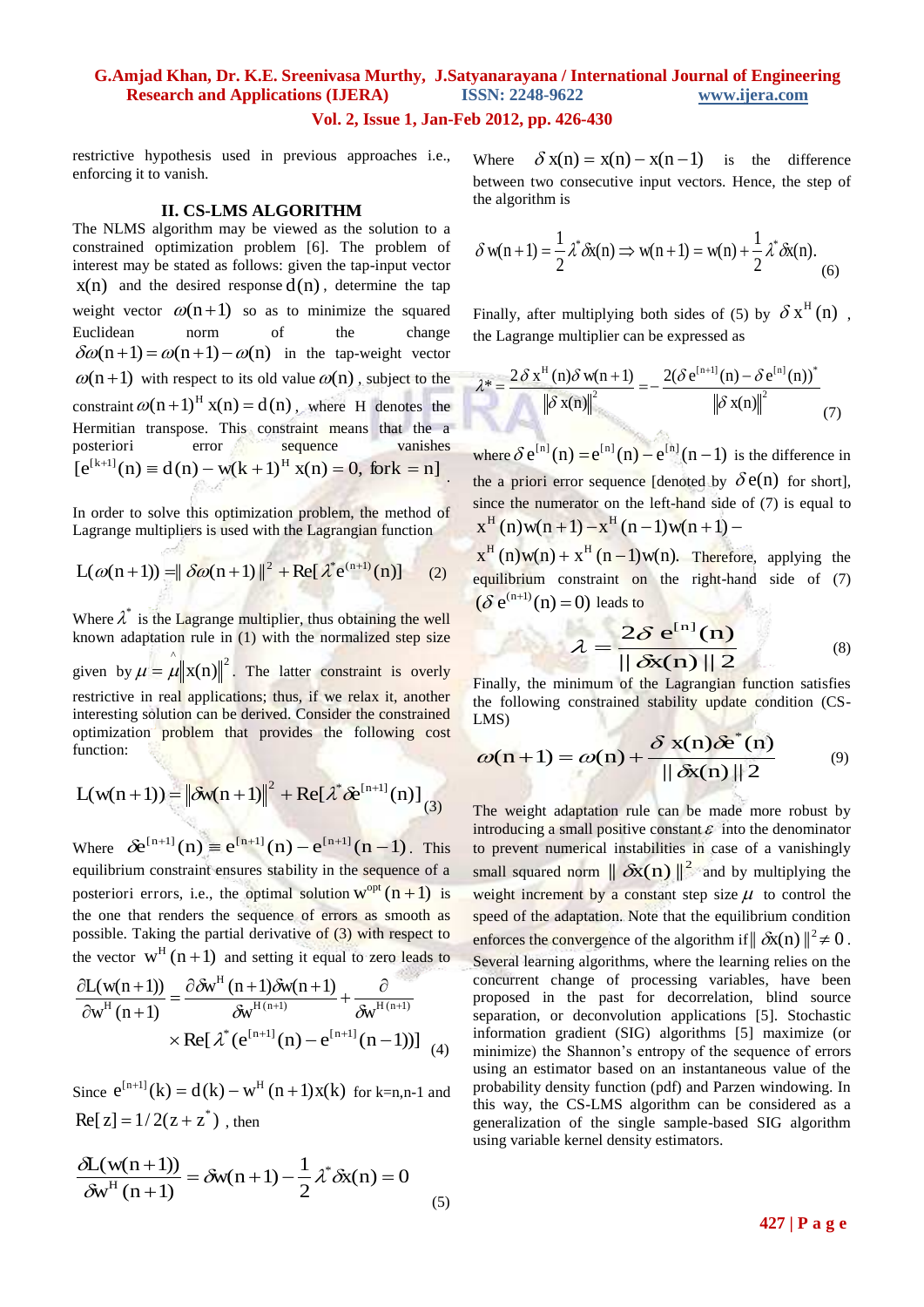# **G.Amjad Khan, Dr. K.E. Sreenivasa Murthy, J.Satyanarayana / International Journal of Engineering Research and Applications (IJERA) ISSN: 2248-9622 www.ijera.com**

#### **Vol. 2, Issue 1, Jan-Feb 2012, pp. 426-430**

### **III. THEORETICAL REMARKS ON THE CS-LMS ADAPTATION**

 Once the CS-LMS method has been derived, a comparison is established with the NLMS algorithm. This section shows that, under some conditions: 1) CS-LMS and NLMS algorithms converge to the optimal Wiener solution  $\omega_0$ , and 2) for any fixed step size  $\mu$ , the proposed CS-LMS exhibits improvements in excess minimum squared error (EMSE) and misadjustment (M) [6] when compared to the NLMS algorithm.

#### A. Convergence Analysis of CS-LMS

Theorem 1 (Convergence Equivalence): Let  $x(n)$  be the tap inputs to a transversal filter and  $\omega(n)$  the corresponding tap weights. The estimation error  $e(n)$  is obtained by comparing the estimate  $y(n)$  provided by the filter with the desired response  $d(n)$ , that is  $e(n) = d(n) - y(n)$ . On the other hand, if the desired signal  $d(n)$  is generated by the multiple linear regression model, i.e.,  $d(n) = w_0^H x(n) + e_0(n)$ , where  $e_0(n)$  is an uncorrelated white-noise process that is statistically independent of the input vector  $x(n)$ , then the CS-LMS adaptation converges to the Wiener solution  $W_0(n)$  under stationary environment.

 Proof: This theorem is proven by showing that  $\mathbf{w}_o = \arg \min_{\mathbf{w}} \mathbf{E} \left[ \left| \hat{\mathbf{\in}}(\mathbf{n}) \right|^2 \right]$  is equal to arg min  $_{\rm w}$  E[ $\delta e(n)$   $|^2 = w_0$ . w  $E[|\delta e(n)|^2 = w_0$ . This condition is satisfied since the cross-correlation vector between the concurrent change in the desired responses  $(\delta d)$  and inputvectors  $(\delta x)$ ,  $r_{\text{max}} \equiv E[\delta x \delta t^*] = R_{\text{max}} \omega_0$ , where  $R_{ik} \equiv E[\delta x \delta x^H]$  denotes auto-correlation matrix of  $\delta x$ .

B. Learning Curves of the CS-LMS Algorithm: EMSE and Misadjustment

It is common in practice to use ensemble-average learning curves to study the statistical performance of adaptive filters. The derivation of these curves is slightly different for the ANC problem due to the presence of the desired clean signal  $s(n)$ . Using the definition of the weight-error vector  $\varepsilon(n) = w_0 - w(n)$  and (9) with the step size defined as  $\mu$ , we may express the evolution of  $\varepsilon$ (n) as

$$
\varepsilon(n+1) = \varepsilon(n) - \mu \delta x(n)
$$
  
 
$$
X(\delta s(n) + \delta v(n) - (w_0 - \varepsilon(n)))^H \delta x(n)^*
$$
  
(10)

Where  $\delta[.]$ (n) = [.](n) - [.](n - 1) and v(n) denotes the noise in the primary signal  $d(n)$  ( $V_1$  in Fig .1). If  $v(n)$ is assumed to be generated by the multiple regression model:  $v(n) = \omega_0^H x(n) + e_0(n)$ , the weight-error vector is expressed as

$$
\varepsilon(n+1) = (I - \mu \delta x(n) \delta x(n)^{H} \varepsilon(n)
$$

$$
- \mu \delta x(n) (\delta e_0(n) + \delta s(n))^*.
$$
(11)

By invoking the direct-averaging method [6], the equation above leads to

$$
\varepsilon_0(\mathbf{n}+1) = (I - \mu \mathbf{R}_{\hat{\alpha}})\varepsilon_0(\mathbf{n}) - \mu \delta \mathbf{x}(\mathbf{n}) \delta \mathbf{e}_0^*(\mathbf{n}) \tag{12}
$$

Where  $\delta e_0(n) = \delta e_0(n) + \delta s(n)$ , and the mean-squared error produced by the filter is given by

$$
\mathbf{J}(n) = \mathbf{J}_0 + \mathbf{E} \left[ \|\mathbf{s}(n)\|^2 \right] + \mathbf{E} \left[ \varepsilon_0^{\mathrm{H}}(n) \mathbf{x}(n) \mathbf{x}(n)^{\mathrm{H}} \varepsilon_0(n) \right] (13)
$$

Where  $J_0 = E \left[ |e_0(n)|^2 \right]$  and  $J_{\min} = J_0 + E \left[ |s(n)|^2 \right]$ . The stochastic evolution on the natural modes can be studied by transforming (12) into

$$
v(n+1) = (I - \mu \wedge) v(n) - \phi(n) \tag{14}
$$

and by applying the unitary similarity transformation [6] to the correlation matrix  $R_{\delta x}$ , where  $\Lambda = Q^H R_{\delta x} Q$  is a diagonal- matrix consisting of the eigenvalues  $\lambda_k$  of  $R_{\delta x}$ , Q, is a unitary matrix whose columns constitute an orthogonal set of eigenvectors and the stochastic force vector is defined as  $\phi(n) = \mu Q^H \delta x(n) \delta e_0^*(n)$ . This vector has the following properties.

• The mean of the stochastic force vector  $\phi(n)$  is zero:  $E[\phi(n)] = 0$ .

• The correlation matrix of the stochastic force vector is a diagonal matrix:  $E[\phi(n)\phi^H(n)] = \mu^2 J \wedge$ , where  $J = 2(E[|e_0(n)^2|] + E[|s(n)^2|] - Re{r_s(1)}),$ 

and 
$$
\mathbf{r}_s(1) \equiv \mathbf{E}[s^*(n+1)s(n)].
$$

The first two moments of the natural modes can be obtained by using these properties as in [6], which allow one to show the evolution of  $J(n)$  with time step n. The third term of (13), in light of the direct-averaging method, is equal to

$$
\mathbf{J}_{\text{ex}}(\mathbf{n}) = \mathbf{E}[\varepsilon_0^{\text{H}}(\mathbf{n})\mathbf{x}(\mathbf{n})\mathbf{x}(\mathbf{n})^{\text{H}}\varepsilon_0(\mathbf{n})]
$$

$$
\approx E[\varepsilon_0^H(n)R\varepsilon_0(n)] = \text{tr}\{RE[\varepsilon_0(n)\varepsilon_0^H(n)]\}
$$
  
= 
$$
\frac{1}{2}\sum_{k=1}^L \lambda_k E[|\mathbf{v}_k(n)|^2]
$$
  
+ 
$$
E[\text{rt}\{v^H Q^H \text{ Re}\{R(1)\}Qv\}]
$$
 (15)  
428 | P a g e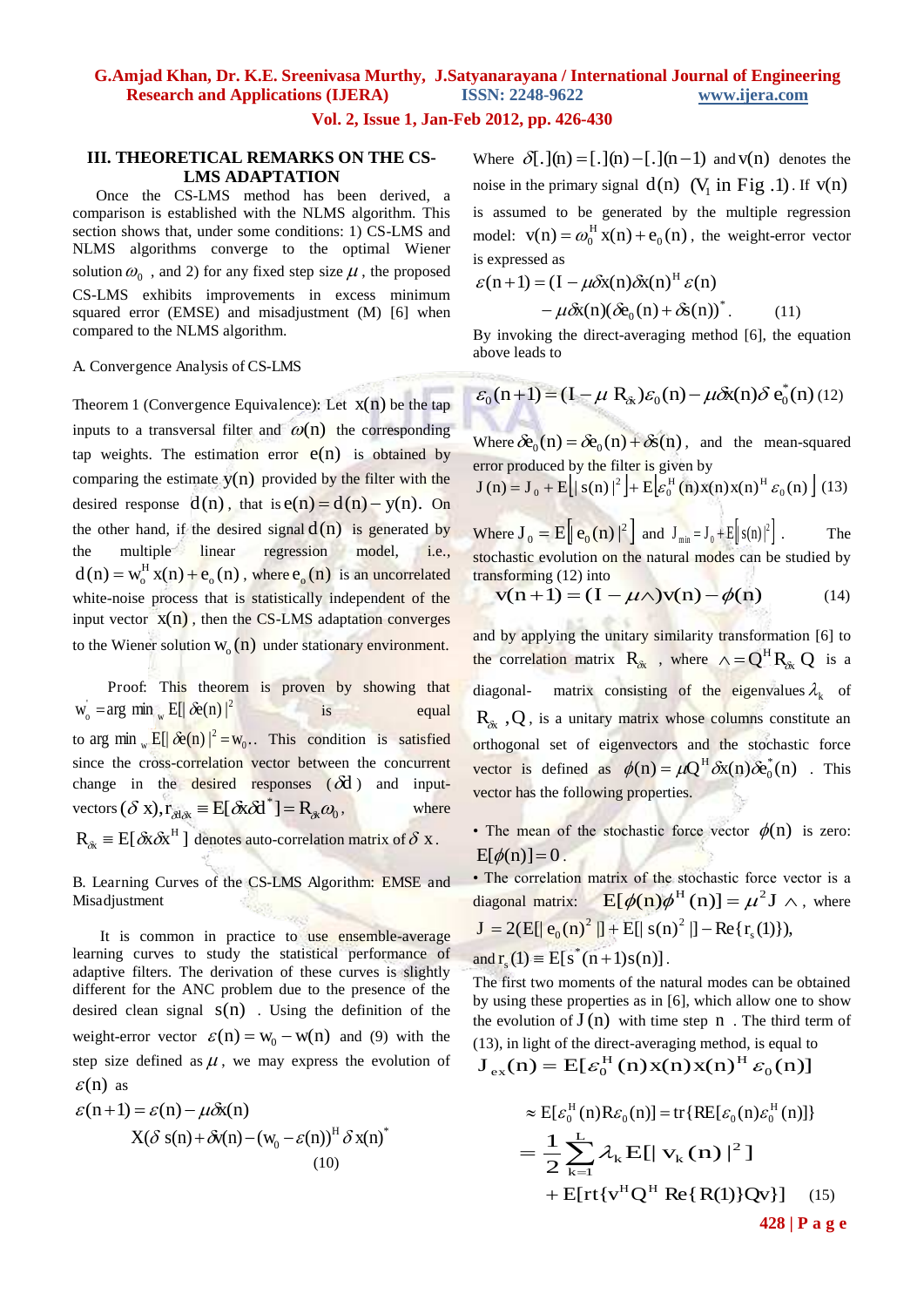## **G.Amjad Khan, Dr. K.E. Sreenivasa Murthy, J.Satyanarayana / International Journal of Engineering Research and Applications (IJERA) ISSN: 2248-9622 www.ijera.com**

## **Vol. 2, Issue 1, Jan-Feb 2012, pp. 426-430**

where  $R(1) = E[x(n+1)x<sup>H</sup>(n)]$ . Assuming that the input signal is weakly correlated  $(R(1) \sim 0)$ , the second term can be bounded in the last equality of (15) with the first term (natural evolution), i.e.,

 $E[tr\{v^H Q^H Re\{R(1)\}Qv\}] \le$  $(1/2)\sum_{k=1}^{L} \lambda_k E[\|\mathbf{v}_k(n)\|^2]$ , and then

$$
\mathbf{J}_{\text{ex}}(\mathbf{n}) \le \sum_{k=1}^{L} \lambda_k \mathbf{E}[\|\mathbf{v}_k(\mathbf{n})\|^2]
$$

$$
= \sum_{k=1}^{L} \lambda_k \left(\frac{\mu \mathbf{J}}{2 - \mu \lambda_k} + (1 - \mu \lambda_k)^{2n}\right)
$$

$$
\mathbf{X} \left(\|\mathbf{v}_k(0)\|^2 - \frac{\mu \mathbf{J}}{2 - \mu \lambda_k}\right) \right) (16)
$$

where  $v_k(n)$  denotes the k th-component of natural mode  $v(n)$  [6]. If the exponential factor is neglected with increasing n

$$
\mathbf{J}_{\text{ex}}(\infty) \le \sum_{k=1}^{L} \lambda_k \left( \frac{\mu \mathbf{J}}{2 - \mu \lambda_k} \right) \approx \frac{1}{2} \mu \mathbf{J} \text{ tr} \{ \mathbf{R}_{\delta k} \} \tag{17}
$$

the reduction in  $J_{ex}(\infty)$  is achieved whenever

$$
J_{ex}(\infty) \approx \frac{1}{2} \mu J \text{ tr} \{R_{\text{ax}}\} \approx \mu J \text{ tr} \{R\}
$$
  

$$
\leq J_{ex}^{\text{LMS}}(\infty) \approx \frac{1}{2} \mu J_{\text{min}} \text{ tr} \{R\} \Leftrightarrow \text{Re} \{r_s(1)\}
$$
  

$$
\geq \frac{3}{4} J_{\text{min}} \tag{18}
$$

i.e., the desired signal is strongly correlated. It also follows from classical analysis [6] that 1) the high value of  $\mu$ balances the trade-off between  $J_{\alpha x}(\infty)$  and the average time constant  $T$  since

$$
T \approx \frac{L}{\mu \text{ tr}\{\mathbf{R}_{\delta x}\}}
$$
(19)

Where L is the filter length, and 2) a necessary condition for stability is that  $0 < \mu < 2/\lambda_k$ , for all k.

#### **IV simulation setup**

The desired speech and noise statistical parameters as follows: Desired speech:

 Frequency: 4000Hz, Sampling Frequency: 8000Hz

Noise Parameters:

 Amplitude: 0.15 Type: normal distribution noise:

| Mean: $0$        |
|------------------|
| Variance: 1.01   |
| Initial Seed: 10 |

Filter Specifications used:

 Filter Type: FIR Order: 32 Structure: Direct form-I Window: Rectangular No. Of Iterations: 100 to 1000

#### **V Results**

The signals above described in simulation setup are taken as the input to the adaptive filter and the filter coefficients are updated using the constrained stability LMS algorithm and standard LMS algorithm. We compare the performance characteristics of both algorithms finally.



Fig 1: simulated result of noise cancellation In speech using CS-LMS algorithm

| No. of<br><i>iterations</i> | <b>CS-LMS</b><br>algorithm | LMS1<br>$(\mu1=0.05)$ | <b>TV LMS</b><br>$\mu = 0.02$ |
|-----------------------------|----------------------------|-----------------------|-------------------------------|
|                             |                            |                       |                               |
| 200                         | 0.0183                     | 0.0213                | 0.0176                        |
| 300                         | 0.0121                     | 0.0142                | 0.0126                        |
| 400                         | 0.0091                     | 0.0106                | 0.0100                        |
| 500                         | 0.0073                     | 0.0085                | 0.0084                        |
| 600                         | 0.0061                     | 0.0071                | 0.0073                        |
| 700                         | 0.0052                     | 0.0061                | 0.0064                        |
| 800                         | 0.0045                     | 0.0053                | 0.0058                        |
| 900                         | 0.0040                     | 0.0047                | 0.0053                        |
| 1000                        | 0.0036                     | 0.0042                | 0.0049                        |

Table 1: Indicates MSE Comparison after Performing various no of Iterations in Standard LMS, CS-LMS, TV –LMS